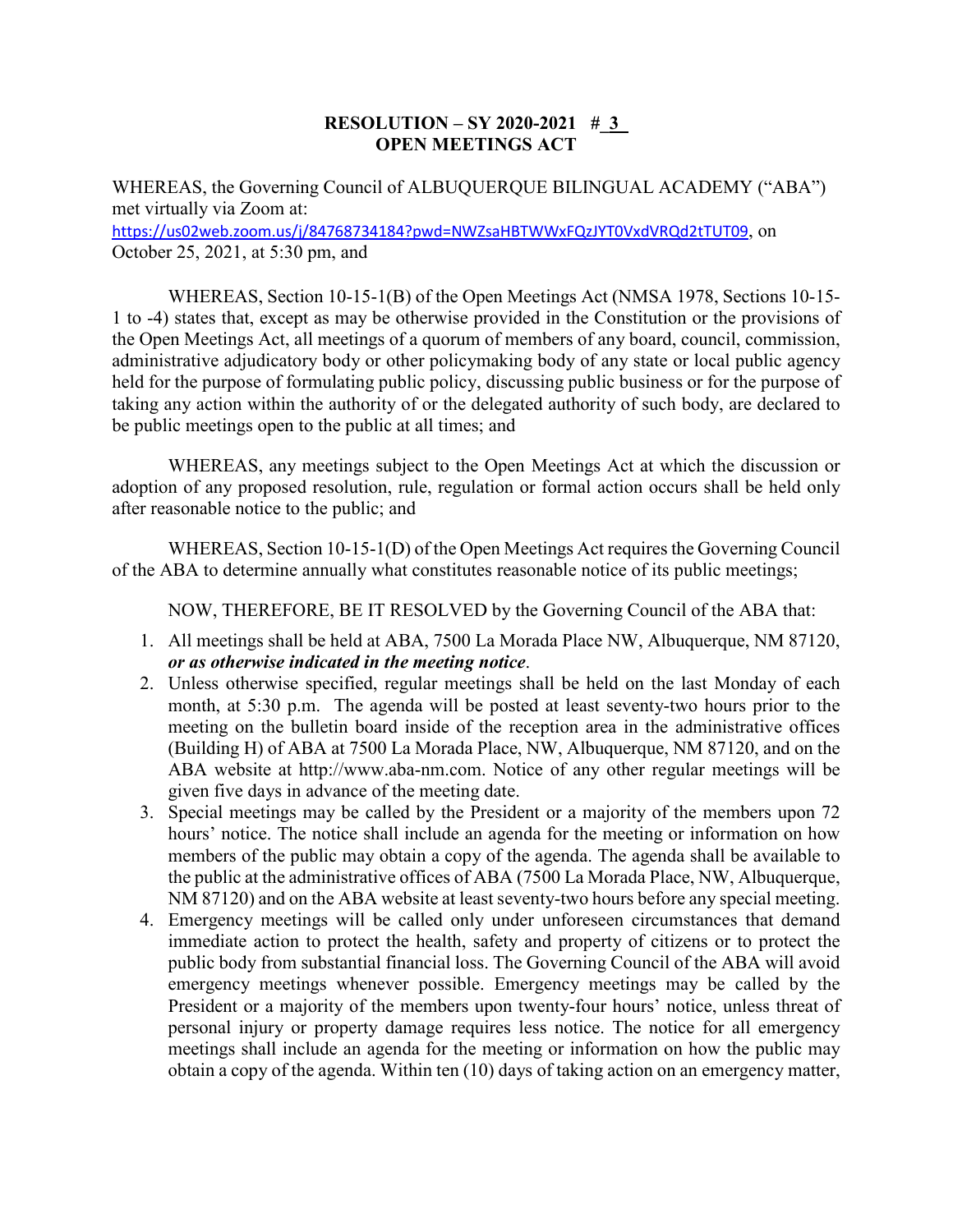### *ALBUQUERQUE BILINGUAL ACADEMY*

7500 La Morada Pl, NW Albuquerque, NM, 87120 Ph: (505) 836-7706 Fax: (505) 836-7704

the public body shall report to the New Mexico Attorney General's office the action taken and the circumstances creating the emergency.

- 5. For the purposes of regular meetings described in paragraph two of this resolution, notice requirements are met if notice of the date, time, place and agenda are posted at the administrative offices of ABA and provided by email to those broadcast stations licensed by the Federal Communications Commission and newspapers of general circulation that have made a written request for notice of public meetings. In addition, a notice of the regular meeting schedule of the Governing Council will be placed on the website of the ABA (http://www.ABA.com).
- 6. For the purposes of special meetings and emergency meetings described in paragraphs three and four of this resolution, notice requirements are met if notice of the date, time, place and agenda is posted at the administrative offices of ABA and provided by email to those broadcast stations licensed by the Federal Communications Commission and newspapers of general circulation that have made a written request for notice of public meetings.
- 7. In addition to the information specified above, notice shall indicate how a copy of the agenda may be obtained or include a hyperlink to the agenda. They shall also indicate how an individual with a disability who wishes to attend a meeting of the Governing Council and who might be in need of special accommodations, can obtain information and/or accommodation for their disability.
- 8. The Governing Council of the ABA may close a meeting to the public only if the subject matter of such discussion or action is accepted from the open meeting requirement under Section 10-15-1(H) of the Open Meetings Act.
	- a) If any meeting is closed during an open meeting, such closure shall be approved by a majority vote of a quorum of the Governing Council of the ABA taken during the open meeting. The authority for the closed meeting and the subjects to be discussed shall be noted with reasonable specificity. Only those subjects specified in the motion may be discussed in the closed meeting.
	- b) If a closed meeting is conducted when the Governing Council of the ABA is not in an open meeting, the closed meeting shall not be held until public notice, appropriate under the circumstances, stating the provision of law authorizing the closed meeting and the subjects to be discussed with reasonable specificity, is given to the members and to the general public.
	- c) Following completion of any closed meeting, the minutes shall state whether the matters discussed in the closed meeting were limited only to those noted, when the meeting was closed.
	- d) Except as provided in Section 10-15-1(H) of the Open Meetings Act, any action taken as a result of discussions in a closed meeting shall be made by vote of the Governing Council of the ABA in an open public meeting.
- 9. Except to the extent otherwise provided by law, any meeting of the Governing Council may be attended by any of the Governing Council members by means of a conference telephone (or similar communications equipment) when it is otherwise difficult or impossible for the member to attend the meeting in person, provided that each member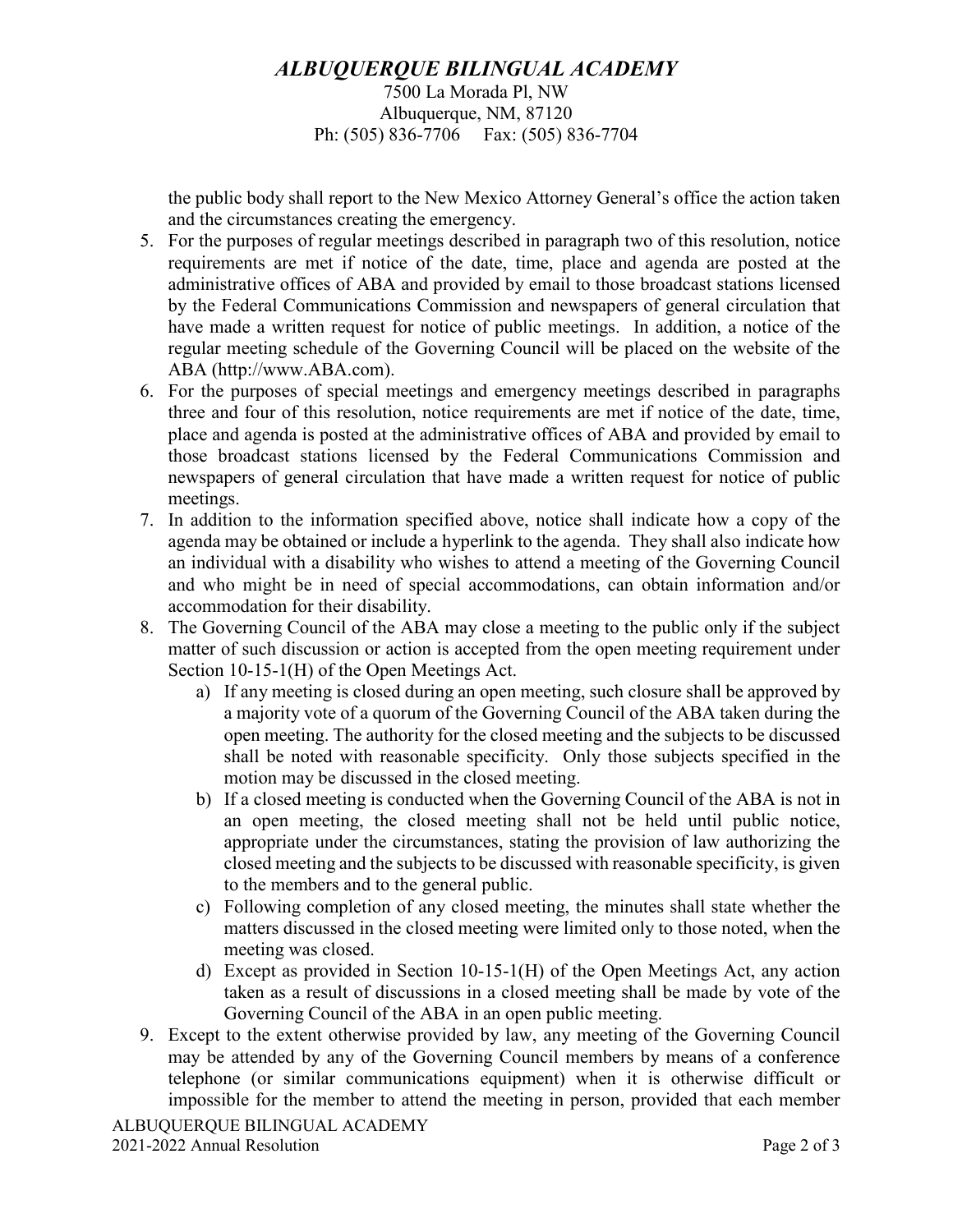### *ALBUQUERQUE BILINGUAL ACADEMY*

7500 La Morada Pl, NW Albuquerque, NM, 87120 Ph: (505) 836-7706 Fax: (505) 836-7704

participating by conference telephone can be identified when speaking, all participants are able to hear each other at the same time, and members of the public attending the meeting are able to hear any other member of the Governing Council who speaks during the meeting. Such attendance shall constitute presence by the Council member as if in person at such meeting and for purposes of determining a quorum. Any action taken by the Governing Council at such meeting shall constitute a valid action of the Governing Council.

- 10. The Governing Council has determined that the following rules shall apply to comments made by the public during its public meetings:
	- a) Comments will be limited to three (3) minutes or a period determined by the Governing Council.
	- b) Comments will be delivered in a civil manner.
	- c) If the comment speaks to an issue that can be addressed by another Governing Council policy (e.g. grievance policy), the speaker may be referred to the process outlined in the other policy.
	- d) A Governing Council member's opinion is not necessarily that of the Governing Council or of the school staff.
	- e) A speaker may be liable for statements made.

The Governing Council, at the beginning of any meeting, may amend, revise or supplement rule for public comment as it deems appropriate under the particular circumstances.

Adopted this October 25, 2021 at Albuquerque, New Mexico,

HAN \_\_\_\_\_\_\_\_\_\_\_\_\_\_\_\_, Chairman[\\_\\_\\_\\_\\_\\_\\_\\_\\_\\_\\_\\_\\_\\_\\_\\_\\_\\_](https://na1.documents.adobe.com/verifier?tx=CBJCHBCAABAAvh44HVJCzrAgMJEqHhK_W6ZnoG0ZwD58) JULIAN MUNOZ (Oct 27, 2021 08:16 MDT)